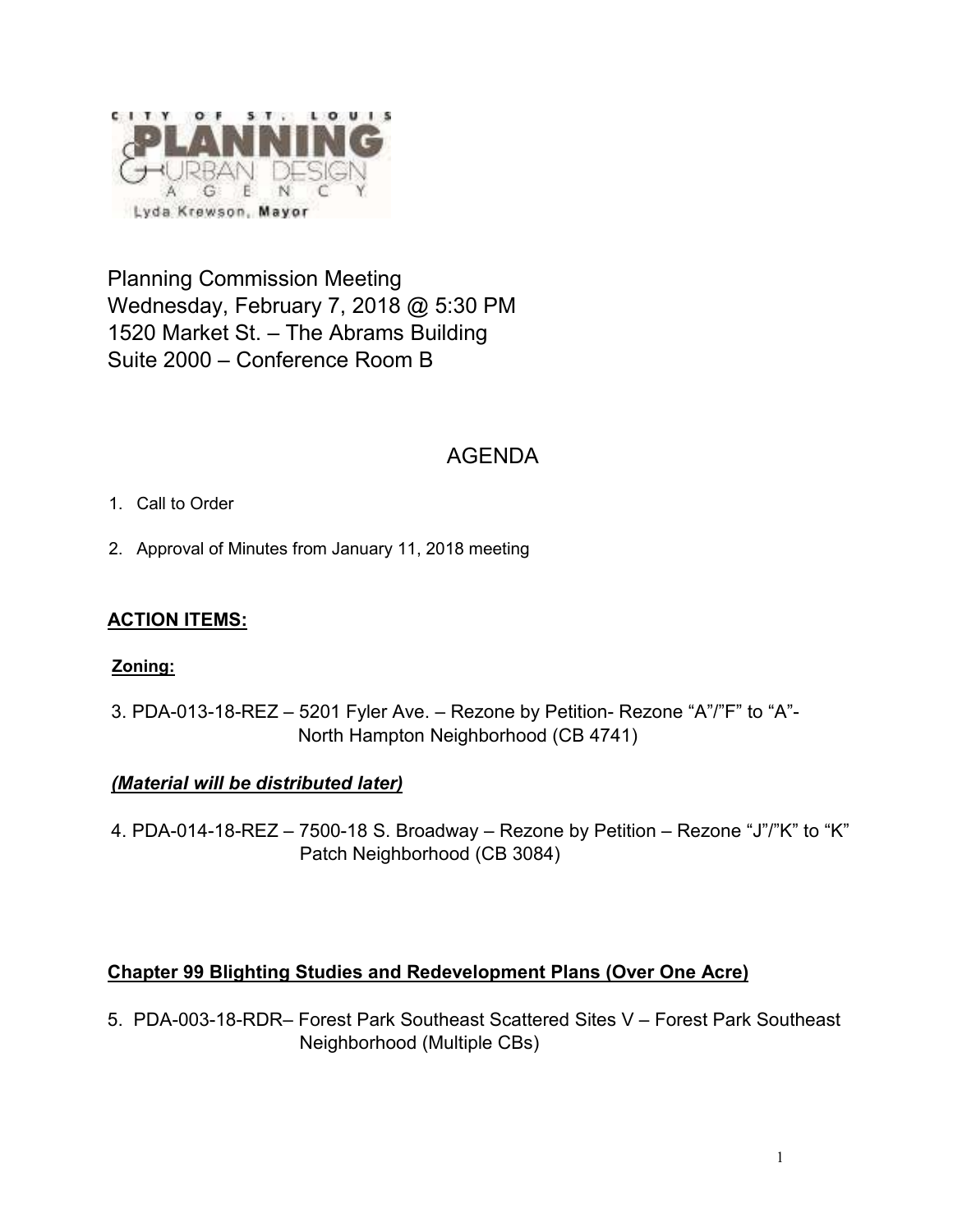# **OTHER ITEMS:**

6. PDA-091-17-HDL – Skinker DeBalivere Historic District Standards – Skinker DeBalivere Neighborhood (Multiple CBs)

#### **DELEGATED ITEMS:**

NONE TO REPORT

# **Street/Sidewalk Vacations(R-O-W)**

NONE TO REPORT

#### **Other Items:**

# **INFORMATIONAL ITEMS:**

NONE TO REPORT

New Business:

Roll call vote in open session to hold a closed meeting pursuant to the following:

Proceedings involving legal actions, causes of actions or litigation or confidential or privileged communications with attorneys or auditors as provided by Section 610.021 (1)RSMo. and/or Section 610.021 (17)RSMo.